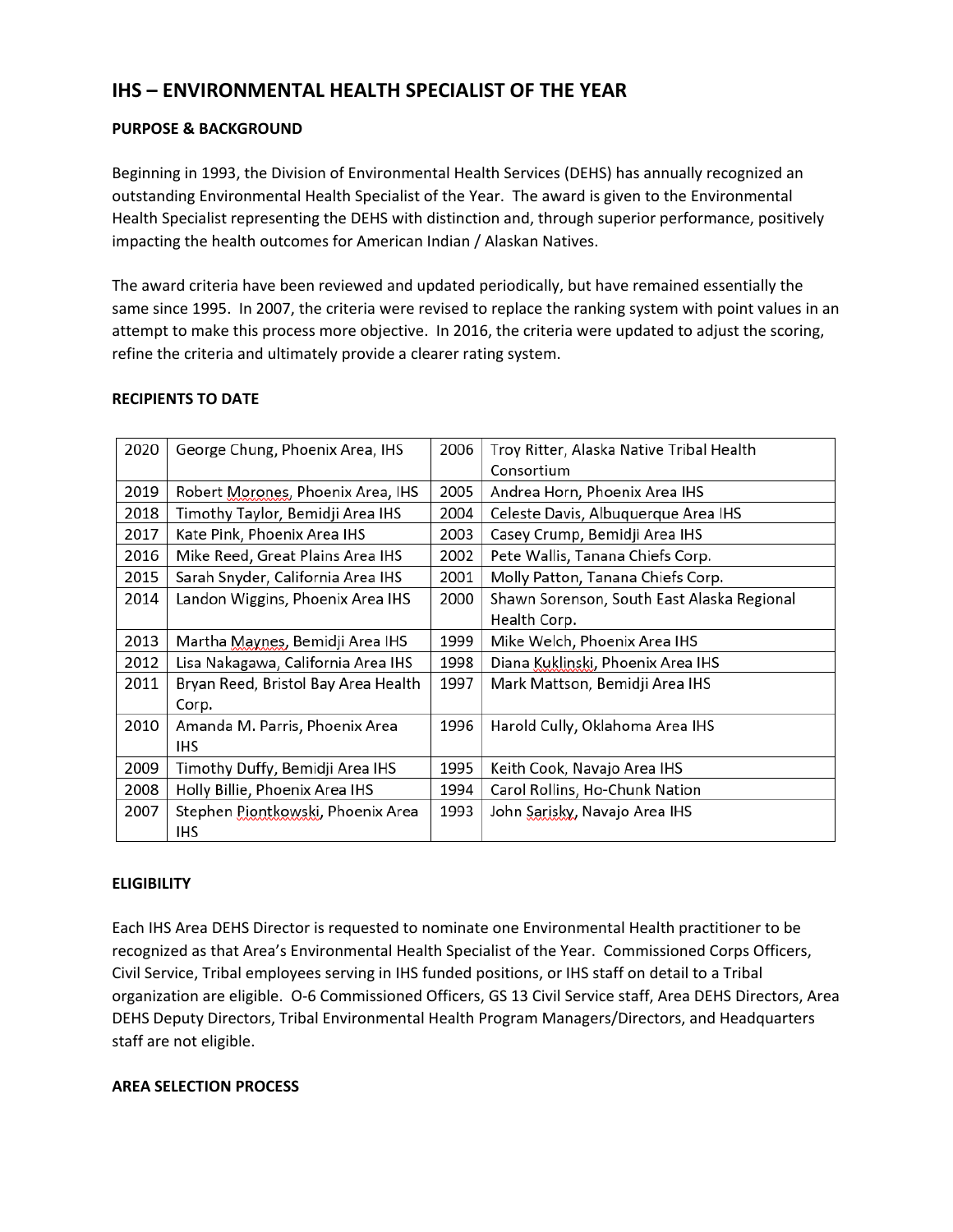Areas may select the nominee for their Area Environmental Health Specialist of the Year through a process of their choosing.

#### **NOMINATION PROCESS**

Each Area's Environmental Health Specialist of the Year nomination will consist of a narrative addressing their nominee's contribution to the environmental health profession and DEHS mission. The format of the narrative should include the following four sections: 1) introduction, 2) professionalism, 3) special accomplishments, and 4) summary. The Area nomination will be forwarded to Headquarters by **10 January 2022**. The nomination should be written as a Word document that is no more than two pages, 12-point font, and has margins no less than 0.5 inches. Nominations not meeting these criteria will not be considered for the award. The IHS DEHS Director or designee will review the nominations to ensure they meet the criteria.

## **NATIONAL SELECTION PROCESS**

The Area DEHS Directors will select the national IHS Environmental Health Specialist of the Year using the following methodology. Each Area DEHS Director will be provided a set of Area nominations compiled by Headquarters staff. Area DEHS Directors will score the nominations using the assigned points listed in the scoring criteria document.

Area DEHS Directors will not score the nominee from their own Area. The final completed score sheets will be sent to Headquarters by 25 January 2022. Headquarters staff will review the Area score sheets. The overall winner will be the nominee with the most points. In the event of a tie, each Area will score the tied nominees and the scoring process will be repeated.

## **SCORING CRITERIA**

## **Category: Professionalism (30 Points)**

Credit will be given for demonstrating commitment to professional development and promoting the environmental health profession. There is no time constraint (i.e., within the last year) associated with Professional Credential, Technical Certifications, and Advanced Degree criteria.

## **Category: Special Accomplishments (70 Points)**

A single special accomplishment is encouraged for scoring purposes but additional accomplishments may be considered. The nomination should be based on work completed during the award period. However, it is recognized that special accomplishments or a significant body of work may culminate during the award year as a result of work completed (e.g. project planning/management, data collection, policy change, guideline development) prior to the award year.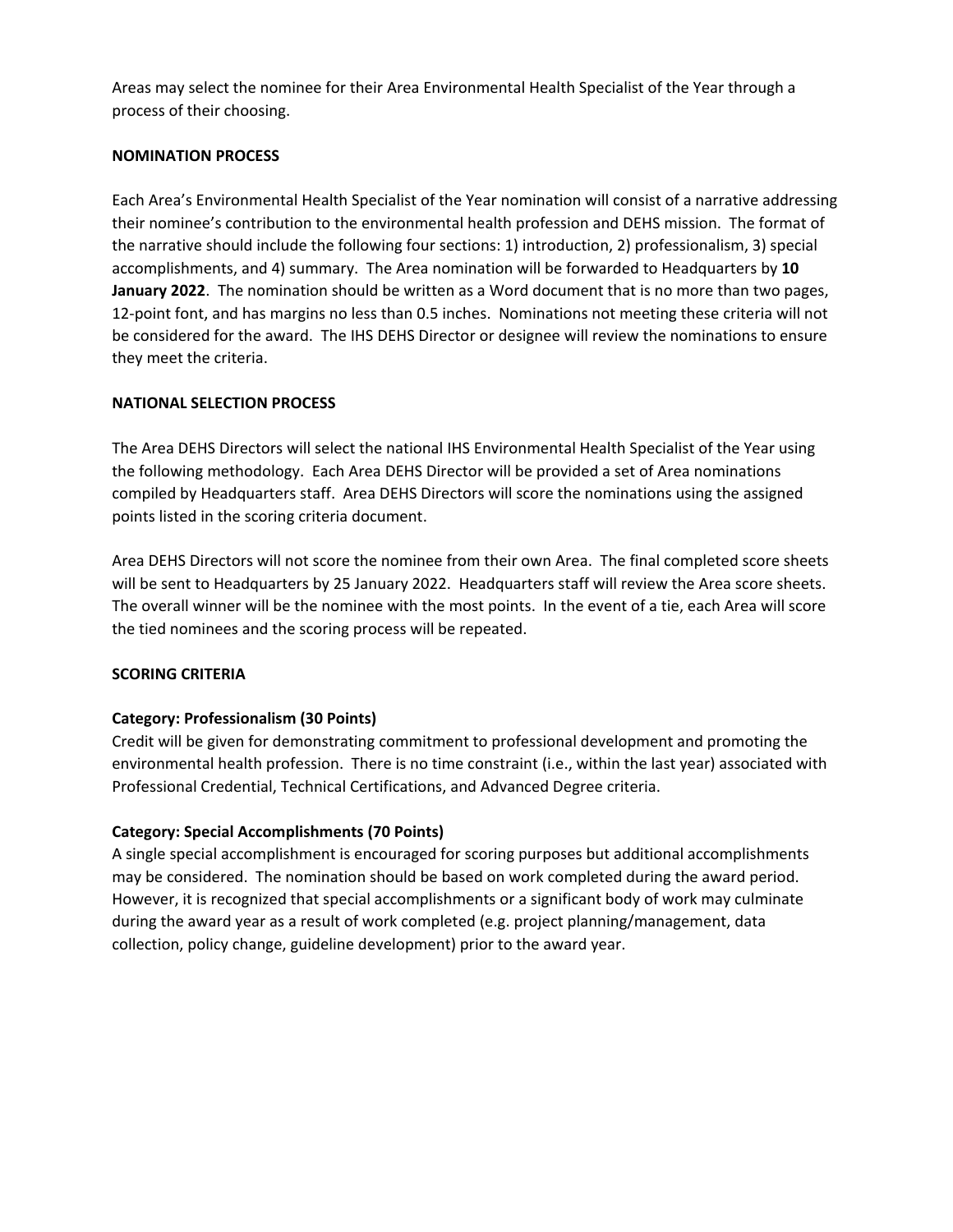# ENVIRONMENTAL HEALTH SPECIALIST OF THE YEAR SCORING CRITERIA & WORKSHEET

| <b>NOMINEE NAME</b>                                                                                                                                                            | <b>NOMINEE AREA</b>   | <b>TOTAL SCORE</b> |  |  |  |  |
|--------------------------------------------------------------------------------------------------------------------------------------------------------------------------------|-----------------------|--------------------|--|--|--|--|
|                                                                                                                                                                                |                       |                    |  |  |  |  |
|                                                                                                                                                                                |                       |                    |  |  |  |  |
| <b>PROFESSIONALISM</b>                                                                                                                                                         |                       | (Max. Points: 30)  |  |  |  |  |
| The degree to which the nominee demonstrates commitment to professional development                                                                                            |                       |                    |  |  |  |  |
| and promoting the environmental health profession.                                                                                                                             |                       |                    |  |  |  |  |
| <b>Professional Credential</b>                                                                                                                                                 | (10 points max.)      | Sub-Total          |  |  |  |  |
| Nominee holds a current professional credential of RS/REHS.                                                                                                                    |                       |                    |  |  |  |  |
| $No = 0$ points                                                                                                                                                                | $Yes = 10 points$     |                    |  |  |  |  |
| <b>Technical Certifications</b>                                                                                                                                                | (5 points max.)       | Sub-Total          |  |  |  |  |
| Nominee maintains technical competencies through completion of one or more advanced                                                                                            |                       |                    |  |  |  |  |
| training/certification programs.                                                                                                                                               |                       |                    |  |  |  |  |
| Examples: Certified Industrial Hygienist, Certified Safety Professional, Child Passenger                                                                                       |                       |                    |  |  |  |  |
| Safety Technician, Certified Pool Operator, Certified Pool Inspector, IHS Injury Prevention                                                                                    |                       |                    |  |  |  |  |
| Fellowship, IHS Institutional Environmental Health Residency, Food Protection Manager<br>Certification, and RS/REHS-in Training (indicates nominee passed RS/REHS exam and     |                       |                    |  |  |  |  |
| needs required work experience).                                                                                                                                               |                       |                    |  |  |  |  |
| 0 to 5 points based on number and complexity of certifications.                                                                                                                |                       |                    |  |  |  |  |
| <b>Advanced Degree</b>                                                                                                                                                         | (5 points max.)       | Sub-Total          |  |  |  |  |
| Nominee seeks professional development through completion of an Environmental                                                                                                  |                       |                    |  |  |  |  |
| Health/Public Health-related graduate degree.                                                                                                                                  |                       |                    |  |  |  |  |
| No current graduate level training                                                                                                                                             | $= 0$ points          |                    |  |  |  |  |
| Currently enrolled and taking classes in graduate program                                                                                                                      | $= 2$ points          |                    |  |  |  |  |
| Completed graduate program                                                                                                                                                     | $= 5$ points          |                    |  |  |  |  |
| Mentorship & Leadership                                                                                                                                                        | (5 points max.)       | Sub-Total          |  |  |  |  |
| The degree to which the nominee has assumed mentorship and leadership roles during                                                                                             |                       |                    |  |  |  |  |
| the award year. Considerations include but are not limited to: formal mentorship of public                                                                                     |                       |                    |  |  |  |  |
| health professionals (interns, COSTEPs, junior staff, subordinates); completion of                                                                                             |                       |                    |  |  |  |  |
| advanced leadership training; assumption of leadership roles of successful initiatives,<br>teams, or professional workgroups/organizations.                                    |                       |                    |  |  |  |  |
|                                                                                                                                                                                |                       |                    |  |  |  |  |
| 0 to 5 points based on the magnitude and scope of mentorship & leadership.                                                                                                     |                       |                    |  |  |  |  |
| Scope of Service & Responsibilities                                                                                                                                            | (5 points max.)       | Sub-Total          |  |  |  |  |
| The breadth of service and responsibilities demonstrated by the nominee in advancing<br>and promoting the mission of the IHS EHS during the award year. Considerations include |                       |                    |  |  |  |  |
| but are not limited to: professional presentations/publications; collateral duties;                                                                                            |                       |                    |  |  |  |  |
| involvement in professional workgroups and professional associations; workload and                                                                                             |                       |                    |  |  |  |  |
| scope of program responsibilities.                                                                                                                                             |                       |                    |  |  |  |  |
| 0 to 5 points based on the magnitude and scope of service & responsibilities.                                                                                                  |                       |                    |  |  |  |  |
|                                                                                                                                                                                |                       |                    |  |  |  |  |
|                                                                                                                                                                                |                       |                    |  |  |  |  |
|                                                                                                                                                                                | PROFESSIONALISM TOTAL |                    |  |  |  |  |
|                                                                                                                                                                                |                       |                    |  |  |  |  |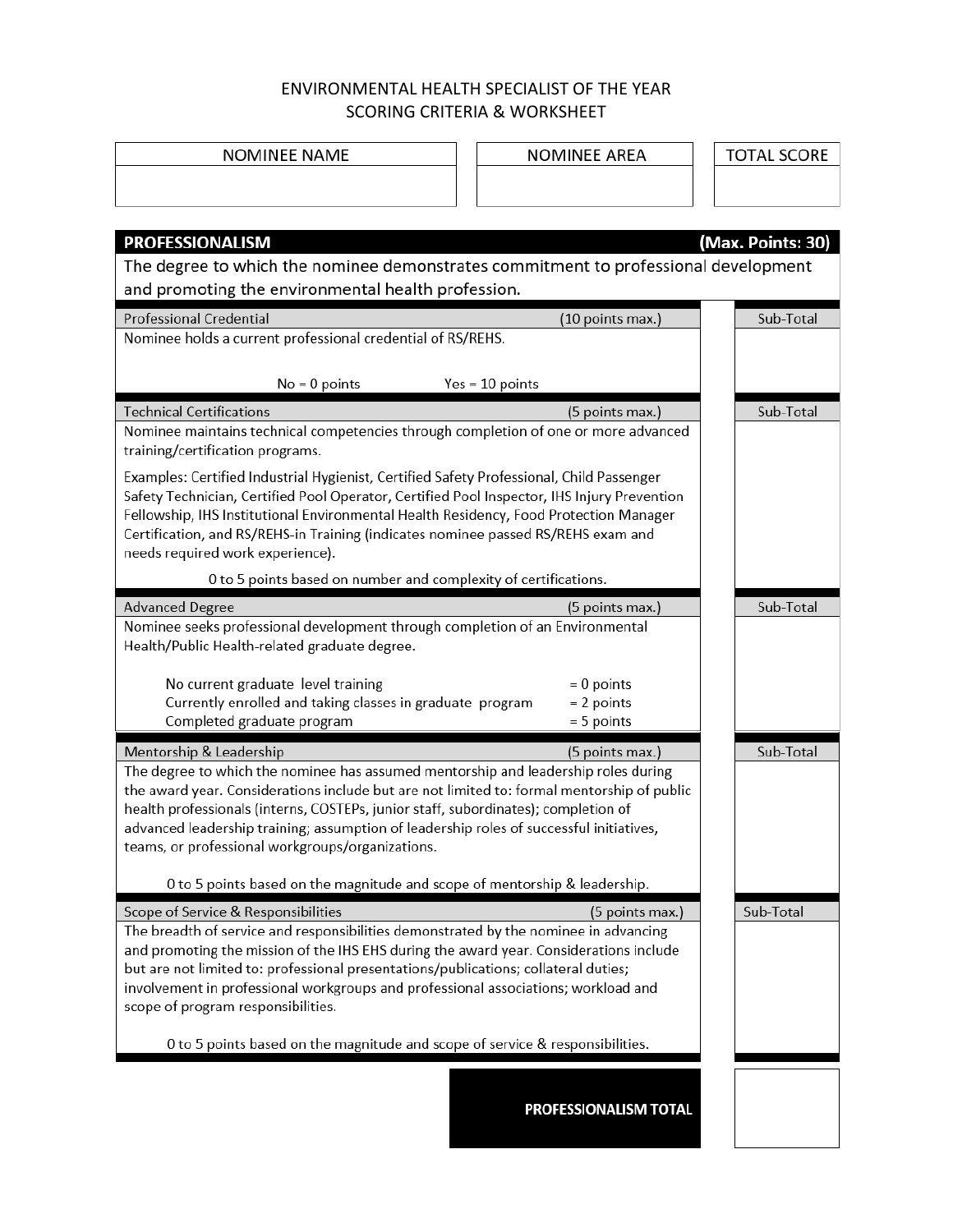| <b>SPECIAL ACCOMPLISHMENT</b>                                                                                                                                                                                                                                                                                                                                                                                                                                                                                                                                                                                             | (Max. Points: 70) |
|---------------------------------------------------------------------------------------------------------------------------------------------------------------------------------------------------------------------------------------------------------------------------------------------------------------------------------------------------------------------------------------------------------------------------------------------------------------------------------------------------------------------------------------------------------------------------------------------------------------------------|-------------------|
| The nominee's contribution, through a special accomplishment, in advancing the mission of<br>the IHS Division of Environmental Health Services.                                                                                                                                                                                                                                                                                                                                                                                                                                                                           |                   |
| Public Health Approach<br>(15 points max.)<br>The nominee employed a comprehensive public health approach (e.g., 10 Essential<br>Services) in the design and implementation of the Special Accomplishment.<br>Considerations include the overall design of the accomplishment, complexity of the<br>problem/need, the application of best practices, stakeholder collaboration, and the<br>project's impact on the public health issue. Scoring will take into account those<br>approaches using novel or innovative practices.<br>$= 0$ to 5 points<br>Low<br>Moderate = $6$ to 10 points<br>$= 11$ to 15 points<br>High | Sub-Total         |
| Problem Identification<br>(15 points max.)<br>Sound public health practices were utilized to collect data (qualitative and/or<br>quantitative) which identified the need/problem and drove the development of the<br>Special Accomplishment. Scoring will take into account previously unknown problems.<br>0 to 15 points based on data collection methods and use of data in decision making.                                                                                                                                                                                                                           | Sub-Total         |
| Evaluation<br>(15 points max.)<br>The nominee developed an evaluation plan to monitor the progress of the Special<br>Accomplishment. The award write-up reflects this by highlighting the evaluation planning<br>activity.<br>0 to 15 points based on the quality of the evaluation plan.                                                                                                                                                                                                                                                                                                                                 | Sub-Total         |
| (15 points max.)<br>Impact                                                                                                                                                                                                                                                                                                                                                                                                                                                                                                                                                                                                | Sub-Total         |
| The degree to which the Special Accomplishment is a positive influence on reducing the<br>risk of injury/illness or improving efficiencies within the EH program. Scoring will take<br>into account accomplishments which increased the capacity (new knowledge, skill, ability)<br>within a tribal or federal EH program.<br>No to Low Impact<br>$= 0$ to 5 points<br>Moderate Impact<br>$= 6$ to 10 points<br>High Impact<br>$= 11$ to 15 points                                                                                                                                                                        |                   |
| Adaptability<br>(10 points max.)                                                                                                                                                                                                                                                                                                                                                                                                                                                                                                                                                                                          | Sub-Total         |
| The degree to which the Special Accomplishment has been established as a<br>promising/best practice and applied at other local/regional areas; or at the national level.                                                                                                                                                                                                                                                                                                                                                                                                                                                  |                   |
| Not adapted<br>$= 0$ points<br>Adapted at $\geq 1$ additional local level organization (tribe/service unit) = 1 to 3 points<br>Adapted at $\geq 1$ additional regional level organization (IHS area, state) = 4 to 6 points<br>Adapted at a national level<br>$= 7$ to 10 points                                                                                                                                                                                                                                                                                                                                          |                   |

SPECIAL ACCOMPLISHMENT TOTAL